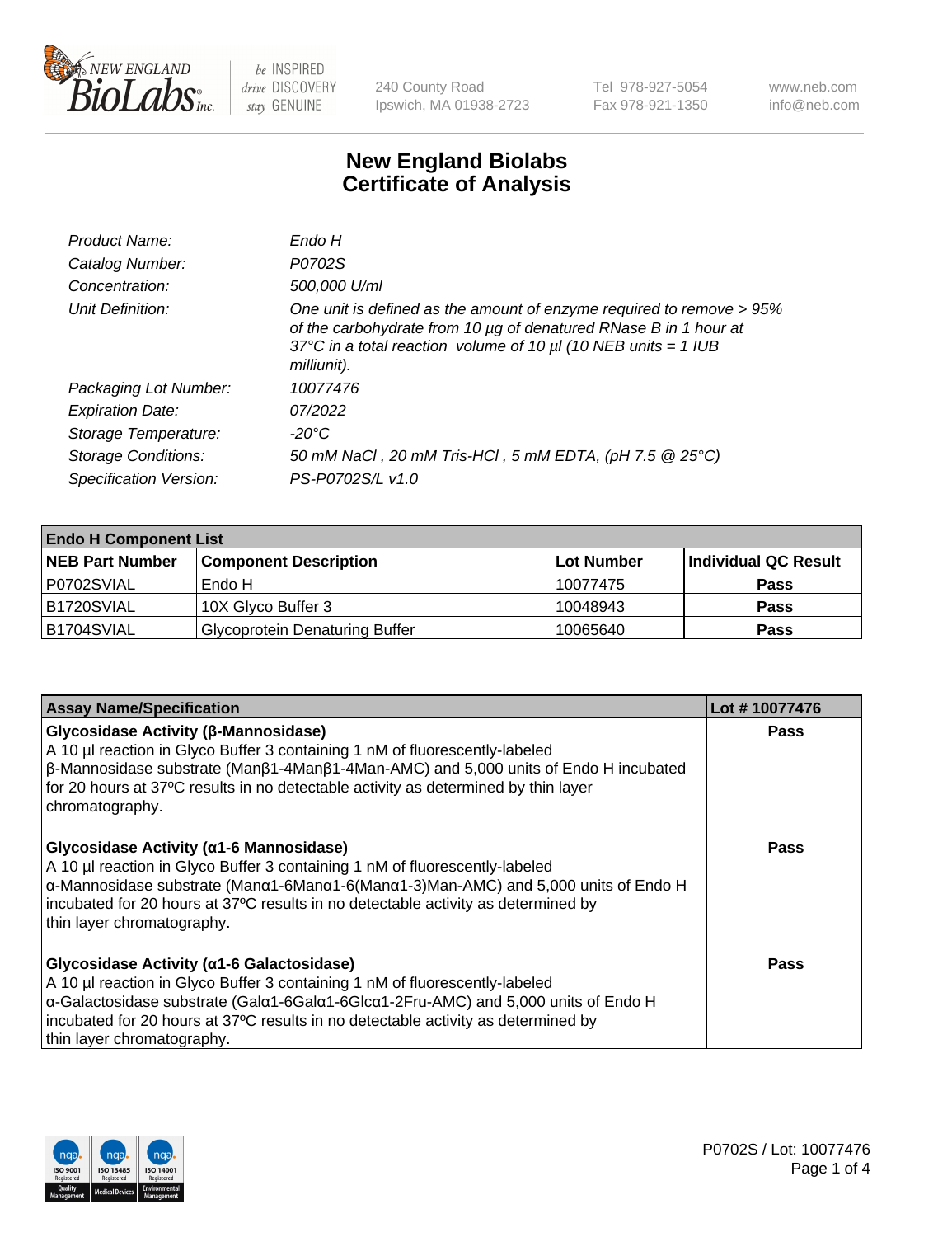

240 County Road Ipswich, MA 01938-2723 Tel 978-927-5054 Fax 978-921-1350 www.neb.com info@neb.com

| <b>Assay Name/Specification</b>                                                                                                                                                                                                                                                                                                                             | Lot #10077476 |
|-------------------------------------------------------------------------------------------------------------------------------------------------------------------------------------------------------------------------------------------------------------------------------------------------------------------------------------------------------------|---------------|
| Glycosidase Activity (α1-3 Mannosidase)<br>A 10 µl reaction in Glyco Buffer 3 containing 1 nM of fluorescently-labeled<br>α-Mannosidase substrate (Manα1-3Manβ1-4GlcNAc-AMC) and 5,000 units of Endo H<br>incubated for 20 hours at 37°C results in no detectable activity as determined by<br>thin layer chromatography.                                   | <b>Pass</b>   |
| Glycosidase Activity (α1-3 Galactosidase)<br>A 10 µl reaction in Glyco Buffer 3 containing 1 nM of fluorescently-labeled<br>α-Galactosidase substrate (Galα1-3Galβ1-4GlcNAc-AMC) and 5,000 units of Endo H<br>incubated for 20 hours at 37°C results in no detectable activity as determined by<br>thin layer chromatography.                               | Pass          |
| Glycosidase Activity (α1-3 Fucosidase)<br>A 10 µl reaction in Glyco Buffer 3 containing 1 nM of fluorescently-labeled<br>α-Fucosidase substrate (Fucα1-3Galβ1-4GlcNAcβ1-3Galβ1-4Glc-AMC) and 5,000 units of<br>Endo H incubated for 20 hours at 37°C results in no detectable activity as<br>determined by thin layer chromatography.                       | <b>Pass</b>   |
| Glycosidase Activity (α1-2 Fucosidase)<br>A 10 µl reaction in Glyco Buffer 3 containing 1 nM of fluorescently-labeled<br>$\alpha$ -Fucosidase substrate (Fuc $\alpha$ 1-2Gal $\beta$ 1-4Glc-AMC) and 5,000 units of Endo H incubated<br>for 20 hours at 37°C results in no detectable activity as determined by thin layer<br>chromatography.               | <b>Pass</b>   |
| Glycosidase Activity (a-Neuraminidase)<br>A 10 µl reaction in Glyco Buffer 3 containing 1 nM of fluorescently-labeled<br>α-Neuraminidase substrate (Neu5Acα2-3Galβ1-3GlcNAcβ1-3Galβ1-4Glc-AMC) and 5,000<br>units of Endo H incubated for 20 hours at 37°C results in no detectable activity as<br>determined by thin layer chromatography.                 | <b>Pass</b>   |
| Glycosidase Activity (α-N-Acetylgalactosaminidase)<br>A 10 µl reaction in Glyco Buffer 3 containing 1 nM of fluorescently-labeled<br>α-N-Acetylgalactosaminidase substrate (GalNAcα1-3(Fucα1-2)Galβ1-4Glc-AMC) and 5,000<br>units of Endo H incubated for 20 hours at 37°C results in no detectable activity as<br>determined by thin layer chromatography. | <b>Pass</b>   |
| <b>Protein Purity Assay (SDS-PAGE)</b><br>Endo H is ≥ 95% pure as determined by SDS-PAGE analysis using Coomassie Blue<br>detection.                                                                                                                                                                                                                        | <b>Pass</b>   |
| <b>Protease Activity (SDS-PAGE)</b>                                                                                                                                                                                                                                                                                                                         | <b>Pass</b>   |

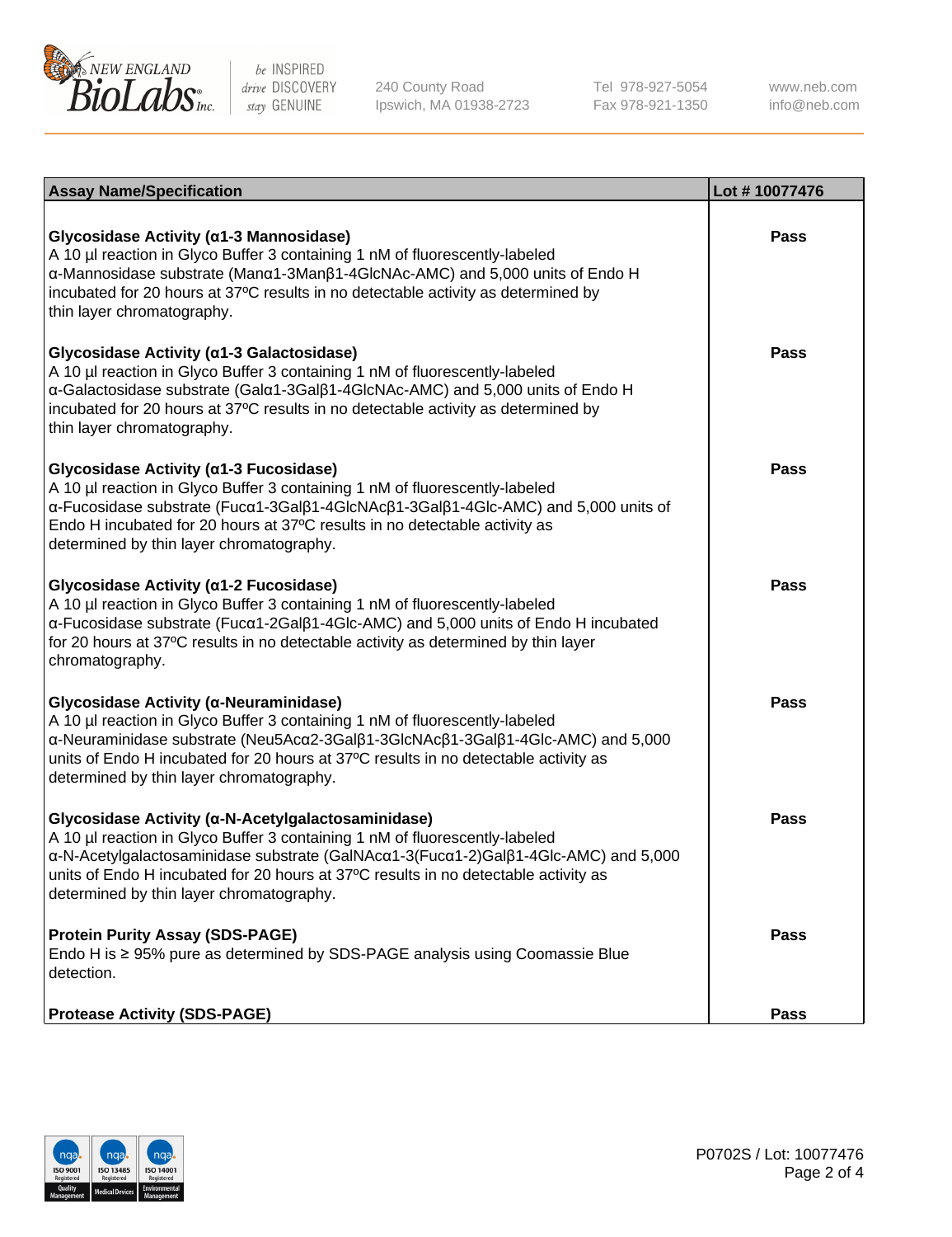

240 County Road Ipswich, MA 01938-2723 Tel 978-927-5054 Fax 978-921-1350

www.neb.com info@neb.com

| <b>Assay Name/Specification</b>                                                                                                                                                                                                                                                                                                                                           | Lot #10077476 |
|---------------------------------------------------------------------------------------------------------------------------------------------------------------------------------------------------------------------------------------------------------------------------------------------------------------------------------------------------------------------------|---------------|
| A 20 µl reaction in 1X Glyco Buffer 3 containing 24 µg of a standard mixture of<br>proteins and a minimum of 5,000 units of Endo H incubated for 20 hours at 37°C,<br>results in no detectable degradation of the protein mixture as determined by<br>SDS-PAGE with Coomassie Blue detection.                                                                             |               |
| Glycosidase Activity (β1-4 Galactosidase)<br>A 10 µl reaction in Glyco Buffer 3 containing 1 nM of fluorescently-labeled<br>$\beta$ -Galactosidase substrate (Gal $\beta$ 1-4GlcNAc $\beta$ 1-3Gal $\beta$ 1-4Glc -AMC) and 5,000 units of Endo<br>H incubated for 20 hours at 37°C results in no detectable activity as determined by<br>thin layer chromatography.      | <b>Pass</b>   |
| Glycosidase Activity (β1-3 Galactosidase)<br>A 10 µl reaction in Glyco Buffer 3 containing 1 nM of fluorescently-labeled<br>$\beta$ -Galactosidase substrate (Gal $\beta$ 1-3GlcNAc $\beta$ 1-4Gal $\beta$ 1-4Glc-AMC) and 5,000 units of Endo<br>H incubated for 20 hours at 37°C results in no detectable activity as determined by<br>thin layer chromatography.       | <b>Pass</b>   |
| Glycosidase Activity (β-Xylosidase)<br>A 10 µl reaction in Glyco Buffer 3 containing 1 nM of fluorescently-labeled<br>$\beta$ -Xylosidase substrate (Xyl $\beta$ 1-4Xyl $\beta$ 1-4Xyl $\beta$ 1-4Xyl-AMC) and 5,000 units of Endo H<br>incubated for 20 hours at 37°C results in no detectable activity as determined by<br>thin layer chromatography.                   | <b>Pass</b>   |
| Glycosidase Activity (β-N-Acetylglucosaminidase)<br>A 10 µl reaction in Glyco Buffer 3 containing 1 nM of fluorescently-labeled<br>β-N-Acetylglucosaminidase substrate (GlcNAcβ1-4GlcNAcβ1-4GlcNAc-AMC) and 5,000 units<br>of Endo H incubated for 20 hours at 37°C results in no detectable activity as<br>determined by thin layer chromatography.                      | <b>Pass</b>   |
| Glycosidase Activity (β-N-Acetylgalactosaminidase)<br>A 10 µl reaction in Glyco Buffer 3 containing 1 nM of fluorescently-labeled<br>$\beta$ -N-Acetylgalactosaminidase substrate (GalNAc $\beta$ 1-4Gal $\beta$ 1-4Glc-AMC) and 5,000 units of<br>Endo H incubated for 20 hours at 37°C results in no detectable activity as<br>determined by thin layer chromatography. | <b>Pass</b>   |
| Glycosidase Activity (α-Glucosidase)<br>A 10 µl reaction in Glyco Buffer 3 containing 1 nM of fluorescently-labeled<br>α-Glucosidase substrate (Glcα1-6Glcα1-4Glc-AMC) and 5,000 units of Endo H incubated<br>for 20 hours at 37°C results in no detectable activity as determined by thin layer<br>chromatography.                                                       | <b>Pass</b>   |
| <b>Glycosidase Activity (PNGase F)</b><br>A 10 µl reaction in Glyco Buffer 3 containing 1 nM of fluorescently-labeled PNGase F                                                                                                                                                                                                                                            | <b>Pass</b>   |